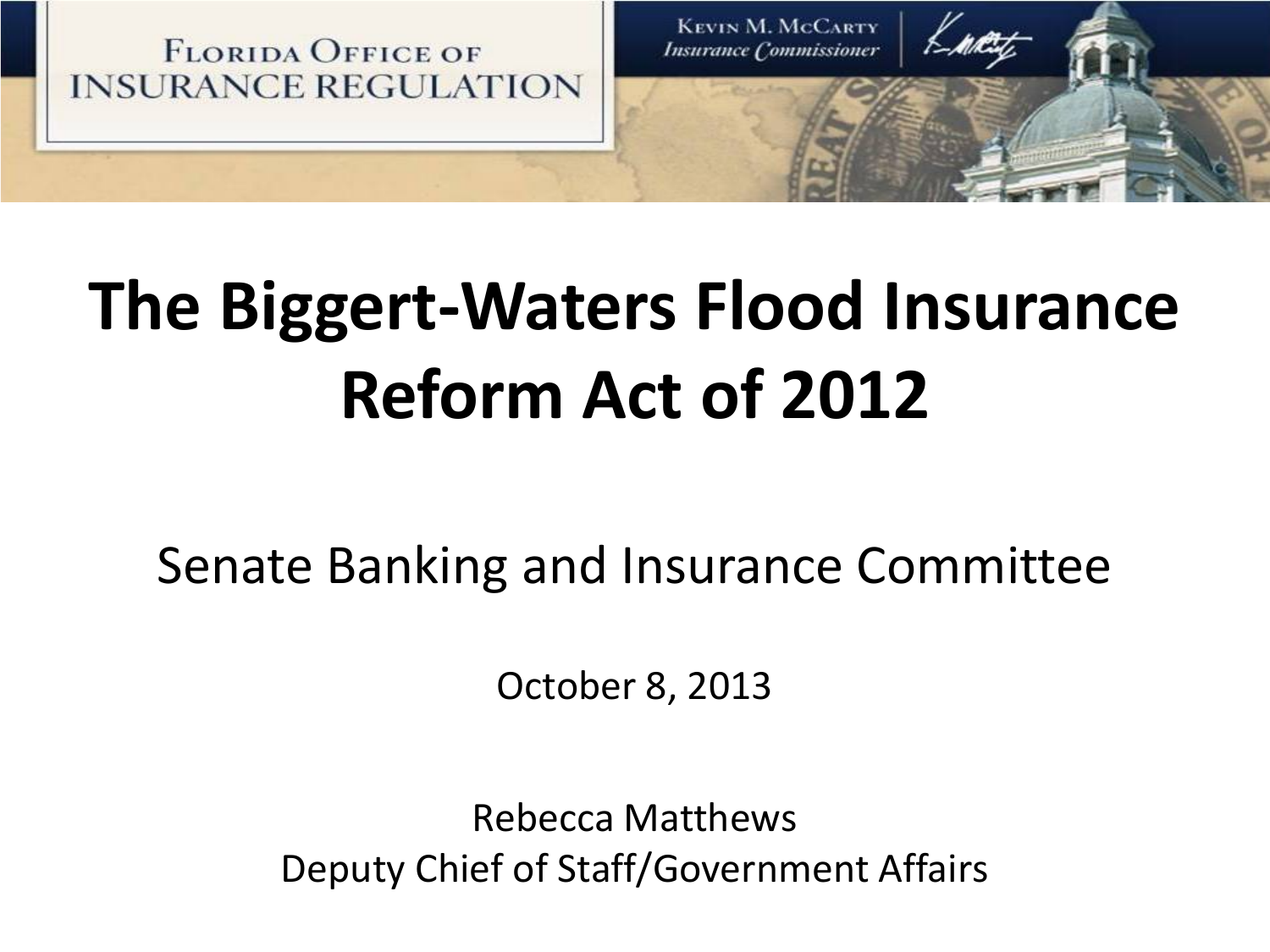## **Biggert-Waters Flood Insurance Reform Act of 2012**

- 5-year federal extension of the National Flood Insurance Program (NFIP)
- Flood insurance rates, flood hazard mapping, mitigation grants and floodplain management
- Recurring financial deficits
- Unsustainable premium structure

**Source**: Federal Emergency Management Administration/National Flood Insurance Program (FEMA/NFIP)

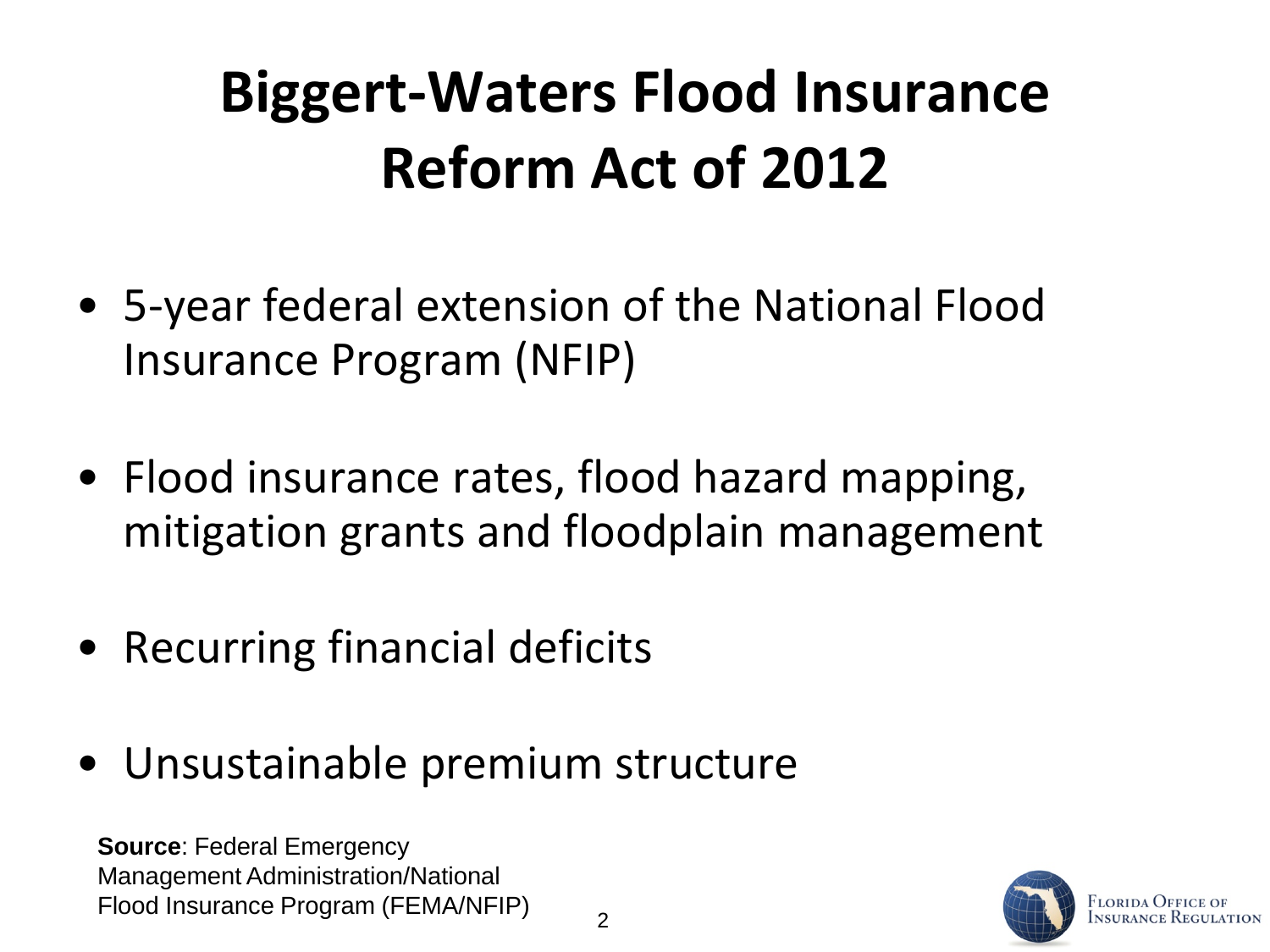### **NFIP Policy Status Nationally**

**Nationally:** 5.60 million policies

#### **Full-Risk Rates:**

80% of policies (4.48 million policies)

#### **Subsidized Rates (Pre-FIRM properties\*):**

20% of policies (1.12 million policies)

**Source:** FEMA/NFIP \*Flood Insurance Rate Map (Pre-FIRM) – Prior to the community's initial flood insurance rate map.  $\frac{3}{3}$ 

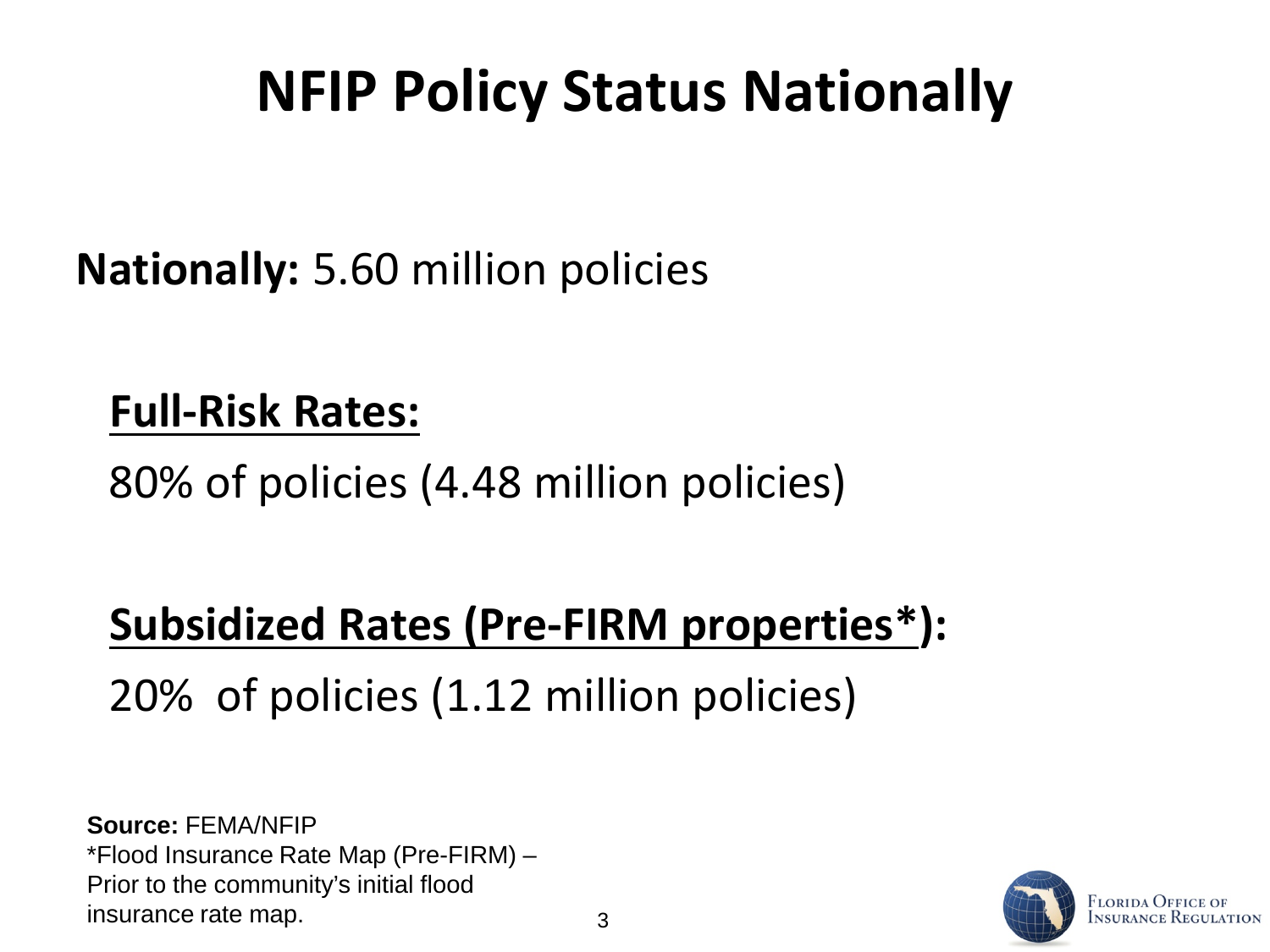#### **NFIP Policy Status in Florida**

**Florida**: Over 2 million policies or 37% of total NFIP policies

#### **Full-Risk Rates:**

87% of policies (1,789,559 policies)

#### **Subsidized Rates (Pre-FIRM properties):**

13% of policies (268,500 policies)

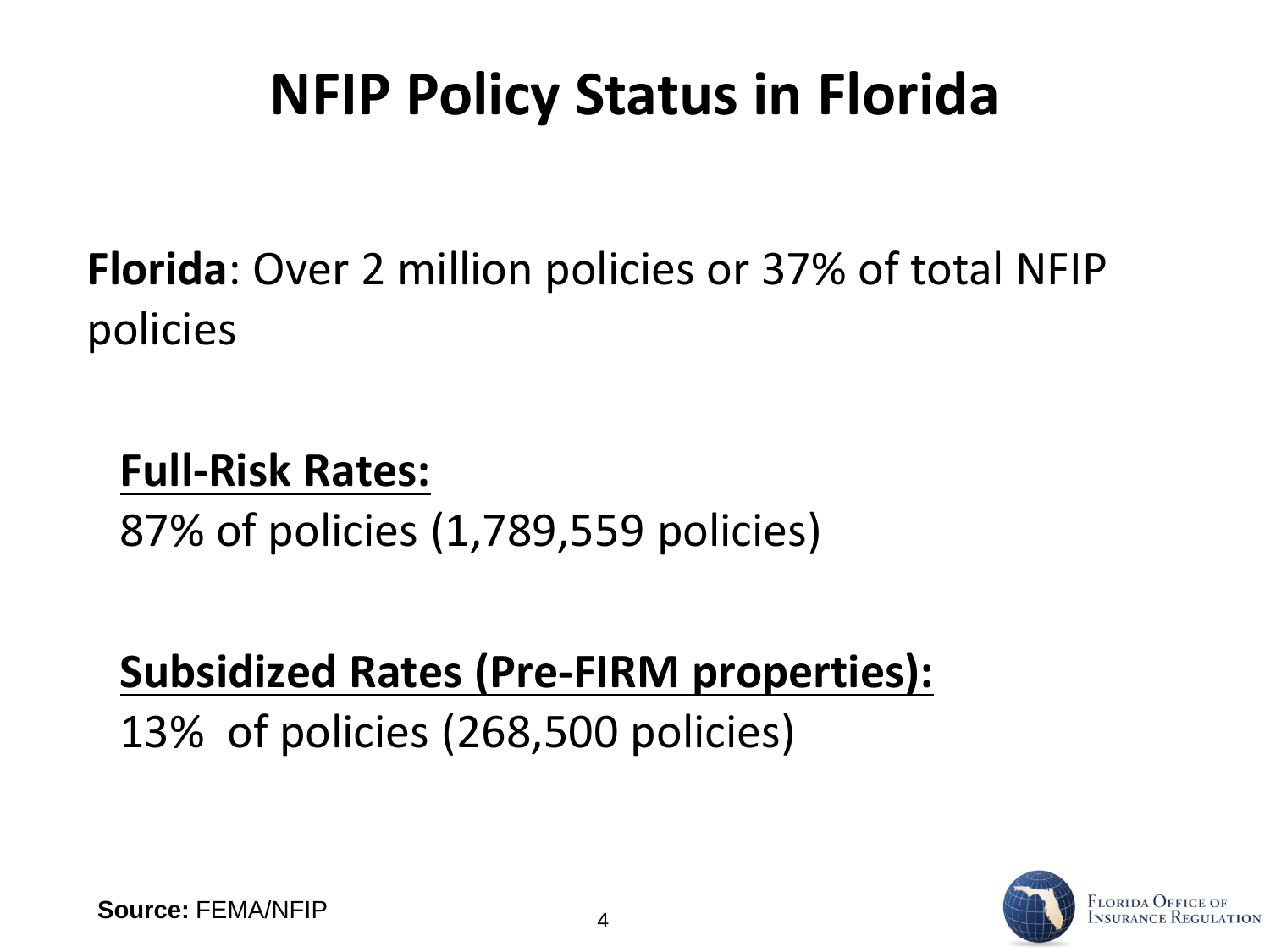### **Comparing Florida to Other States**

| <b>State</b>       | Premium Paid to Claims Payments Received* |  |  |
|--------------------|-------------------------------------------|--|--|
| Alabama            | \$0.40 paid for every \$1 received        |  |  |
| California         | \$4.90 paid for every \$1 received        |  |  |
| Colorado           | \$15.10 paid for every \$1 received       |  |  |
| <b>Florida</b>     | \$3.60 paid for every \$1 received        |  |  |
| <b>Mississippi</b> | \$0.20 paid for every \$1 received        |  |  |
| New York           | \$1.90 paid for every \$1 received        |  |  |
| Texas              | \$0.70 paid for every \$1 received        |  |  |
| West Virginia      | \$0.70 paid for every \$1 received        |  |  |

Source: Wharton Center for Risk Management and Decision Processes, Issue Brief, Fall 2011 – "Who's paying and who's benefiting most from flood insurance under the NFIP? A Financial Analysis of the U.S. National Flood Insurance Program (NFIP)."

\*Based on data available between 1978-2008 (in 2008 prices).

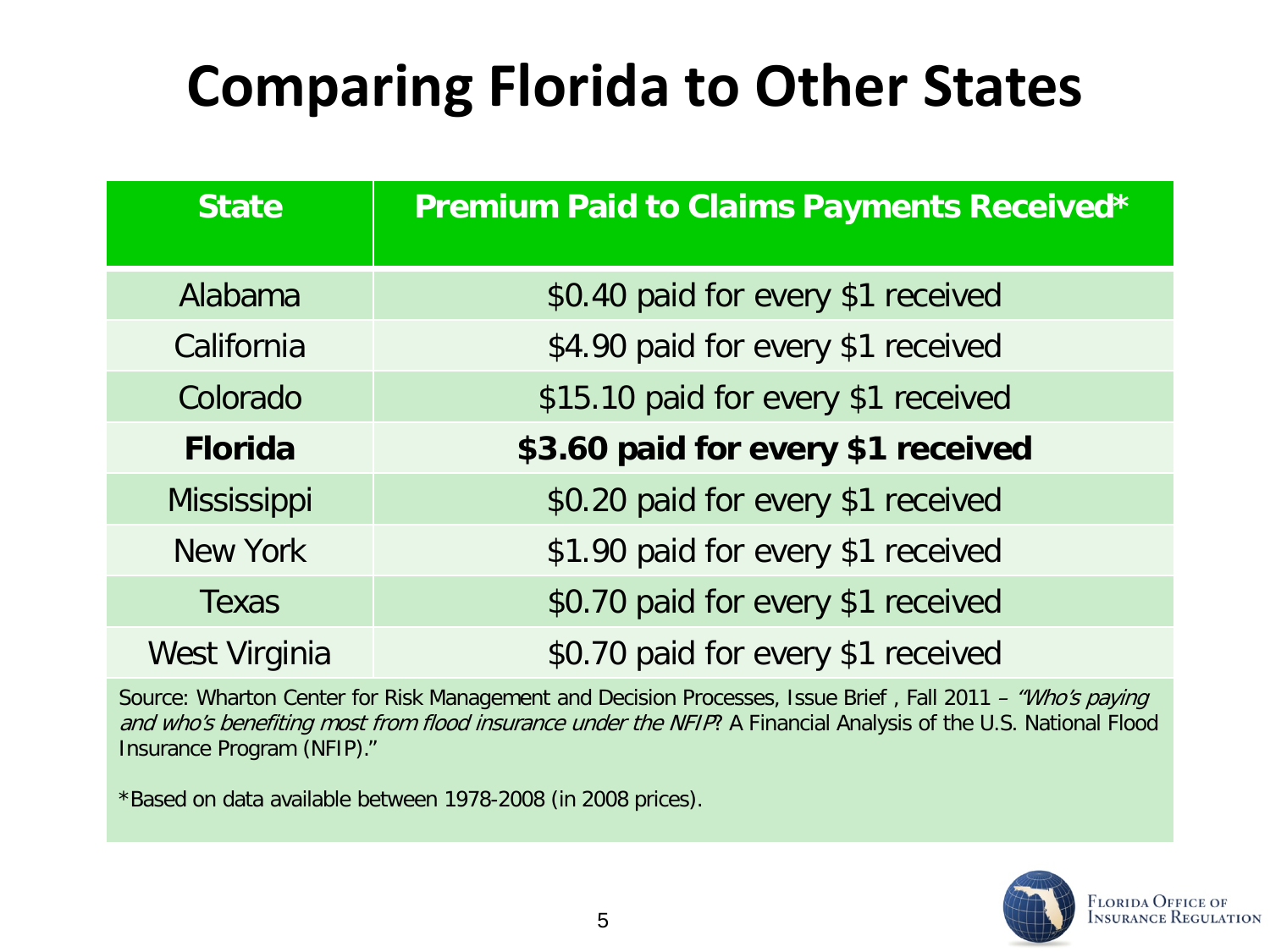## **Rate Structure Reforms Under the Act**

- Requires full-risk rate for newly insured properties and lapsed policies.
- Raises cap ("glide-path") on regular annual rate increases from 10 percent to 20 percent (except those subject to phase-out).
- Eliminates subsidized rates for Pre-FIRM properties.
- Phases out "grandfathered" rates for properties affected by remapping.

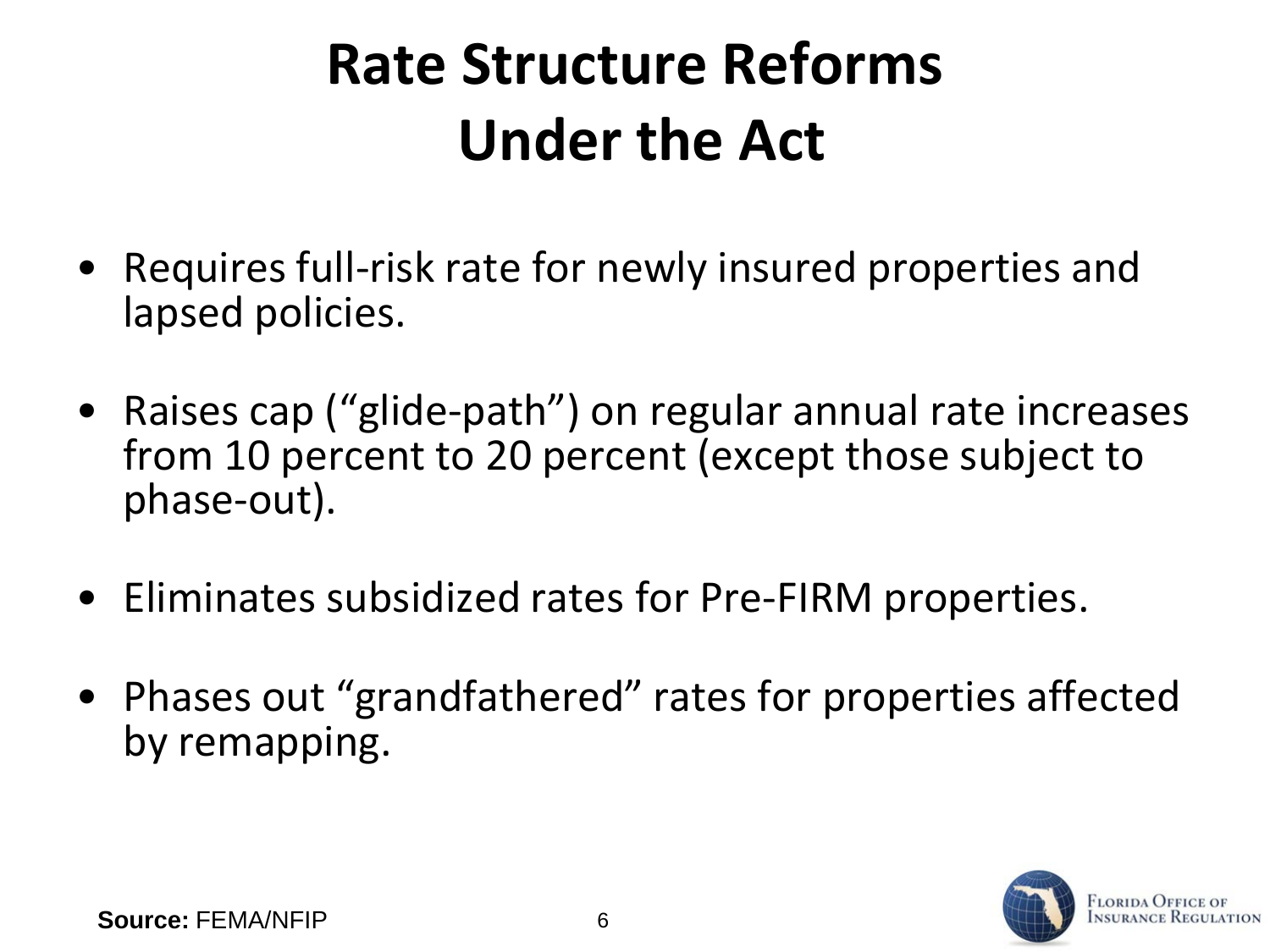## **Rate Effect from Elimination of Pre-FIRM Subsidies**

**Florida has 268,500 Pre-FIRM subsidized policies:**

- **Secondary residences/businesses/severe repetitive loss properties (50,500 policies**): Immediate 25% increase—
	- Secondary residences (January 1, 2013)
	- Businesses and severe loss properties (October 1, 2013)
- **Primary residences (103,000 policies):** No change unless/until triggering event occurs (e.g., sell home, policy lapse).
- **Condos/non-condo multifamily (115,000 policies):** No change until FEMA develops guidance.

**Source: FEMA/NFIP** 7

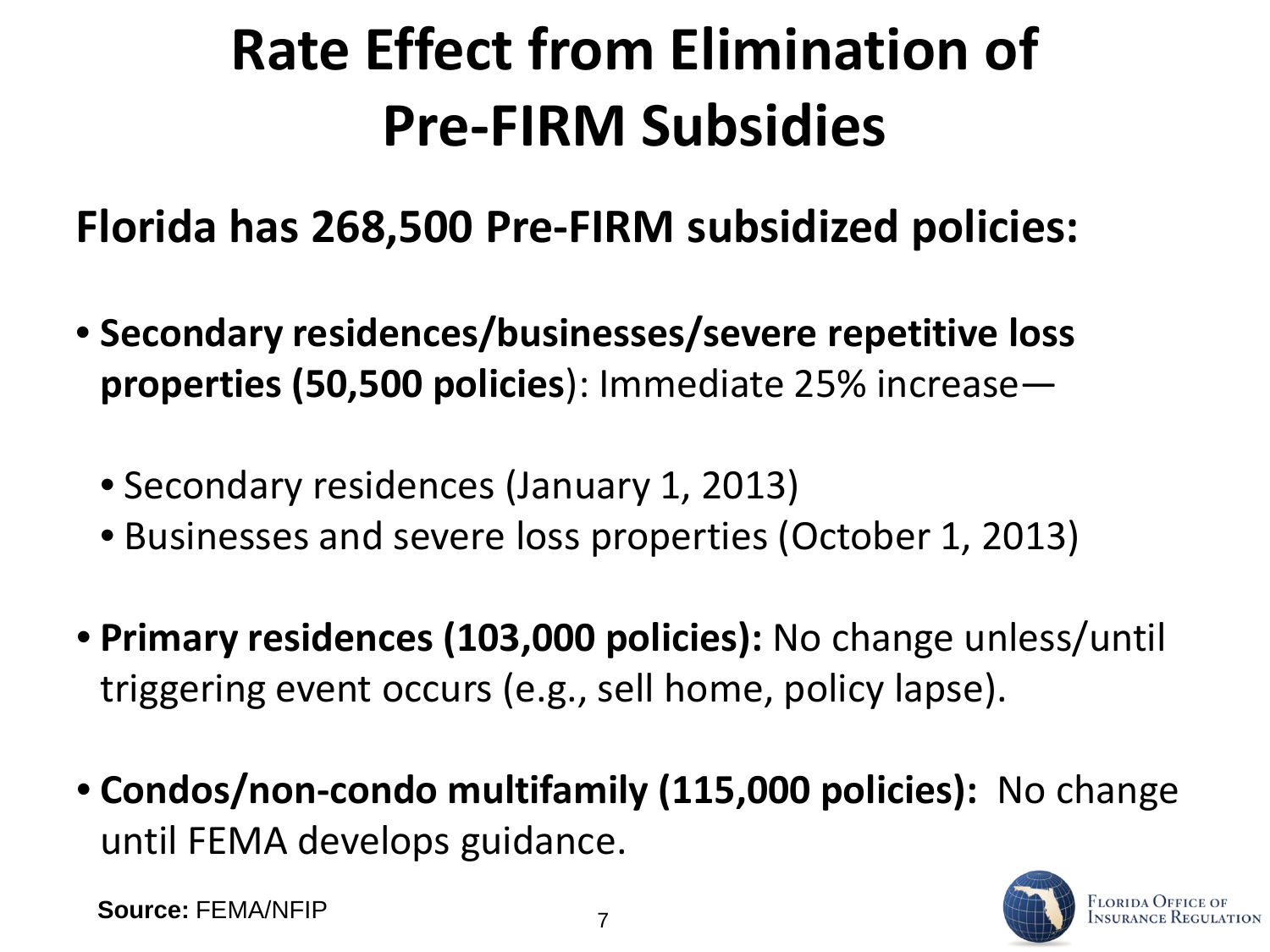#### **NFIP Rate Status in Florida**



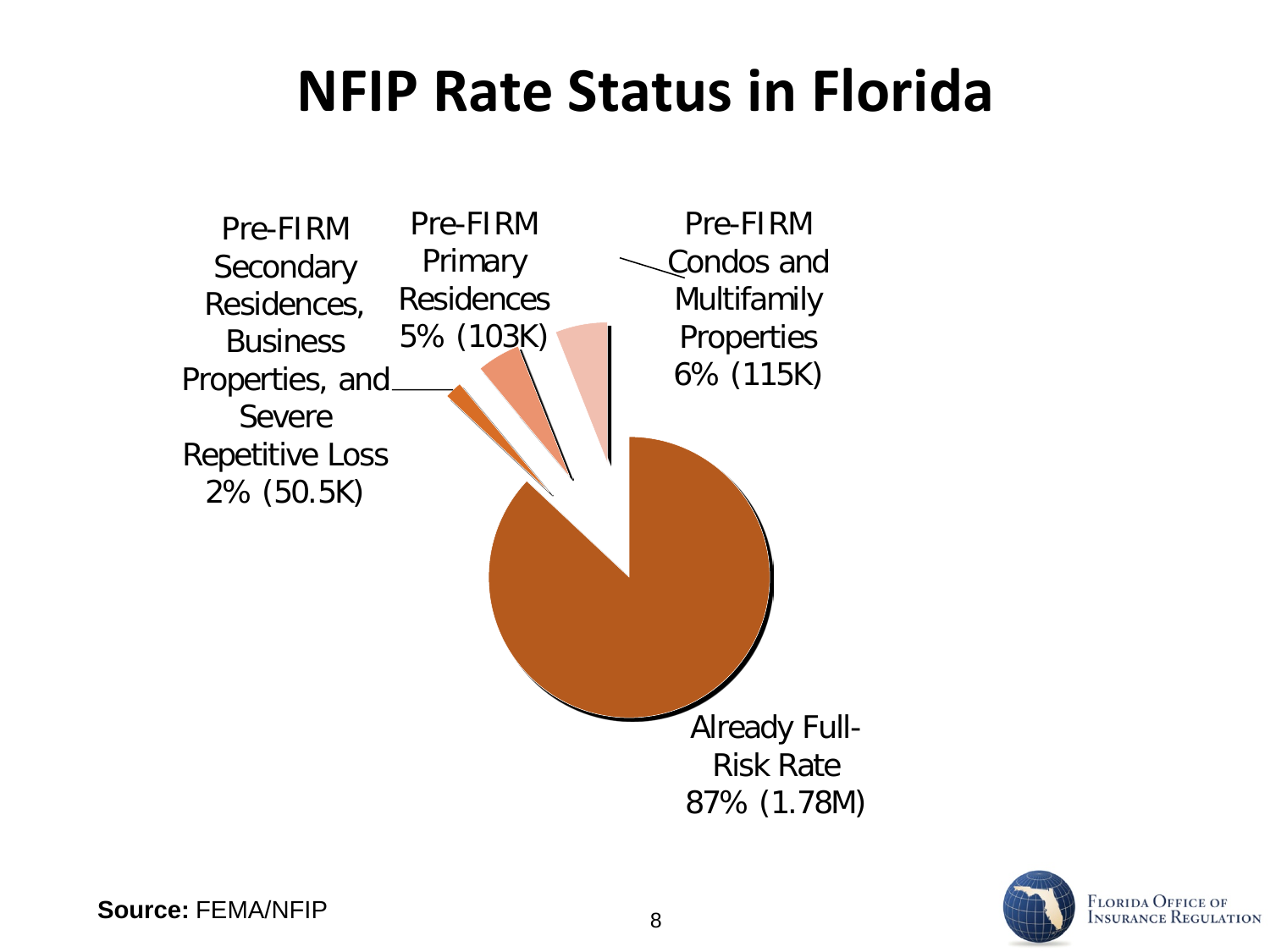## **Florida Counties With Largest Share of Pre-Firm Subsidized Policies**

| <b>County</b>  | <b>Subsidized</b> | <b>Policies not</b> | % of Policies     |
|----------------|-------------------|---------------------|-------------------|
|                | <b>Policies</b>   | subsidized          | <b>Subsidized</b> |
| Pinellas       | 50, 255           | 91,509              | 35%               |
| Miami-Dade     | 47,442            | 318,934             | 13%               |
| Lee            | 30,398            | 111,735             | 21%               |
| <b>Broward</b> | 19,425            | 350,051             | 5%                |
| Sarasota       | 18,770            | 49,431              | 28%               |
| Collier        | 17,133            | 85,319              | 17%               |
| Hillsborough   | 14,368            | 54,613              | 21%               |
| <b>Monroe</b>  | 11,840            | 20,104              | 37%               |
| Pasco          | 11,352            | 19,773              | 36%               |
| Manatee        | 11,264            | 28,763              | 21%               |

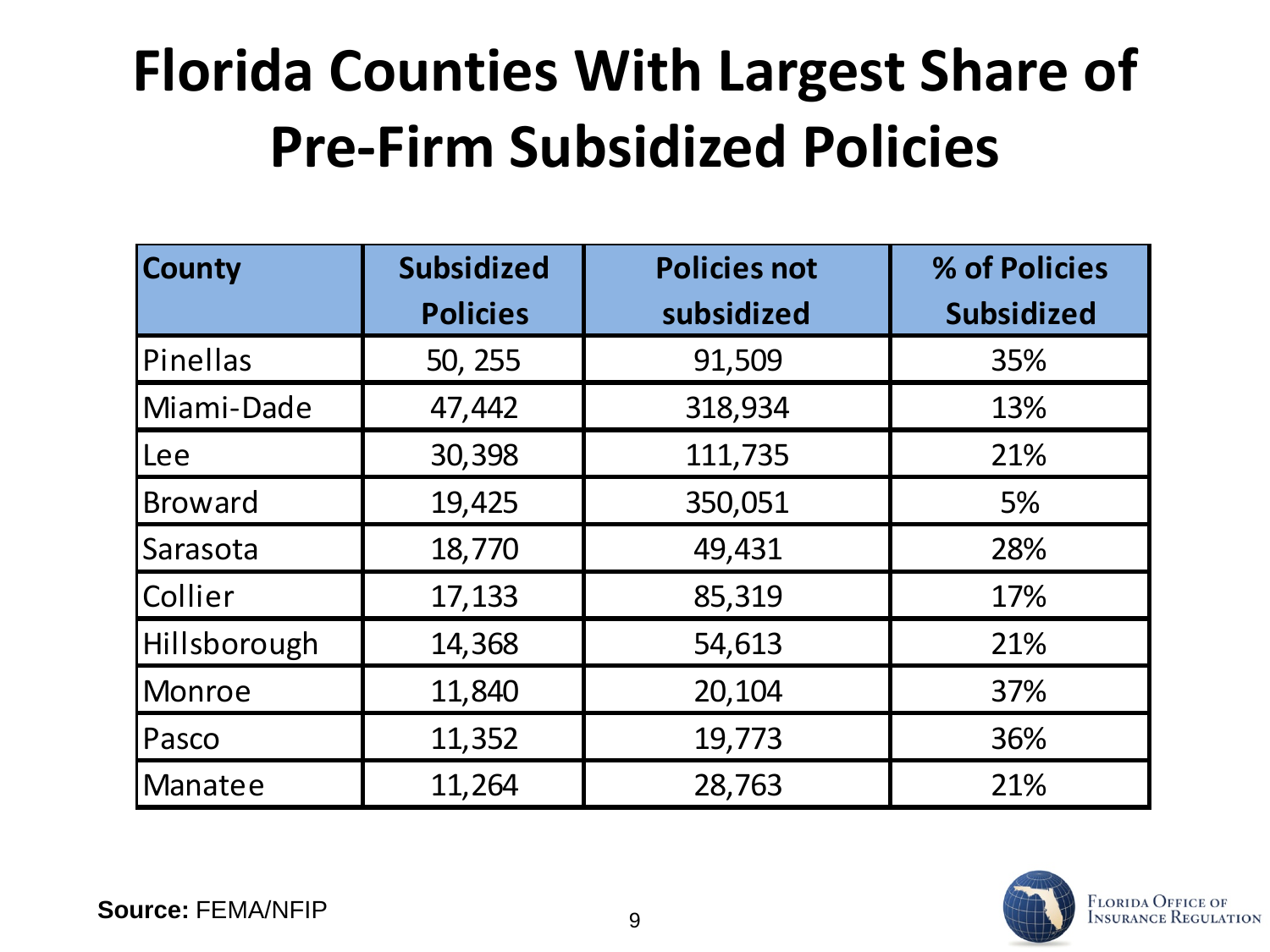### **Rate Effect From Remapping**

- "Grandfather" rules allow policies to be rated based on the FIRM in effect at time of construction.
- Elimination of "grandfathered" rates upon remapping; phase-in of "full-risk" rates over 5 years at 20% per year until full-risk rate achieved (late 2014).
- Impacts from potential change in flood risk for currently insured properties.
- New properties subject to flood requirements.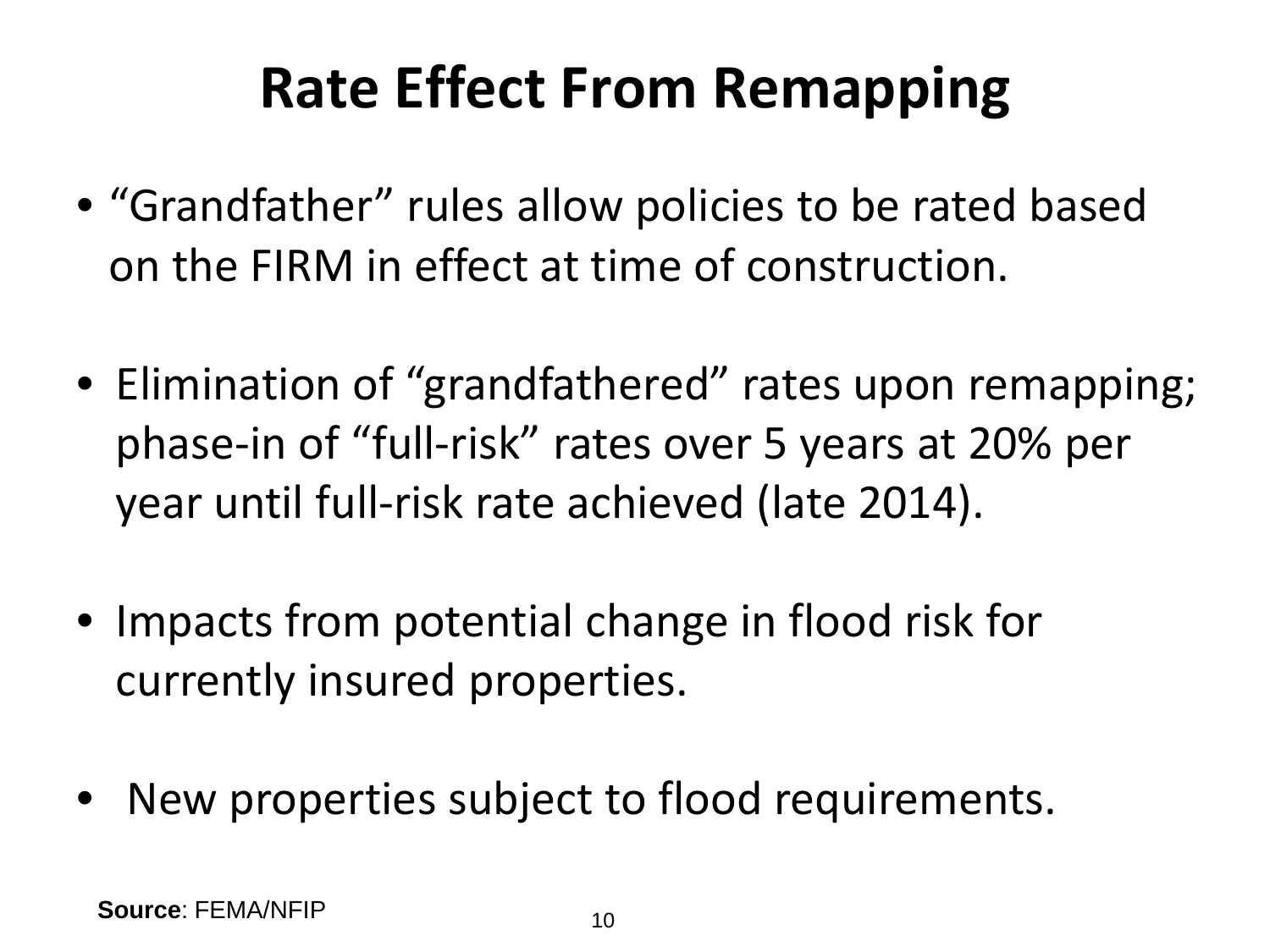## **Additional Changes**

- Sets minimum deductibles for pre-and post- FIRM policies.
- Requires FEMA to use actuarial principles insetting rates.
- Creates a Reserve Fund for higher-than-expected losses.
- Allows "equivalent" private flood insurance in lieu of NFIP coverage in securing mortgage.

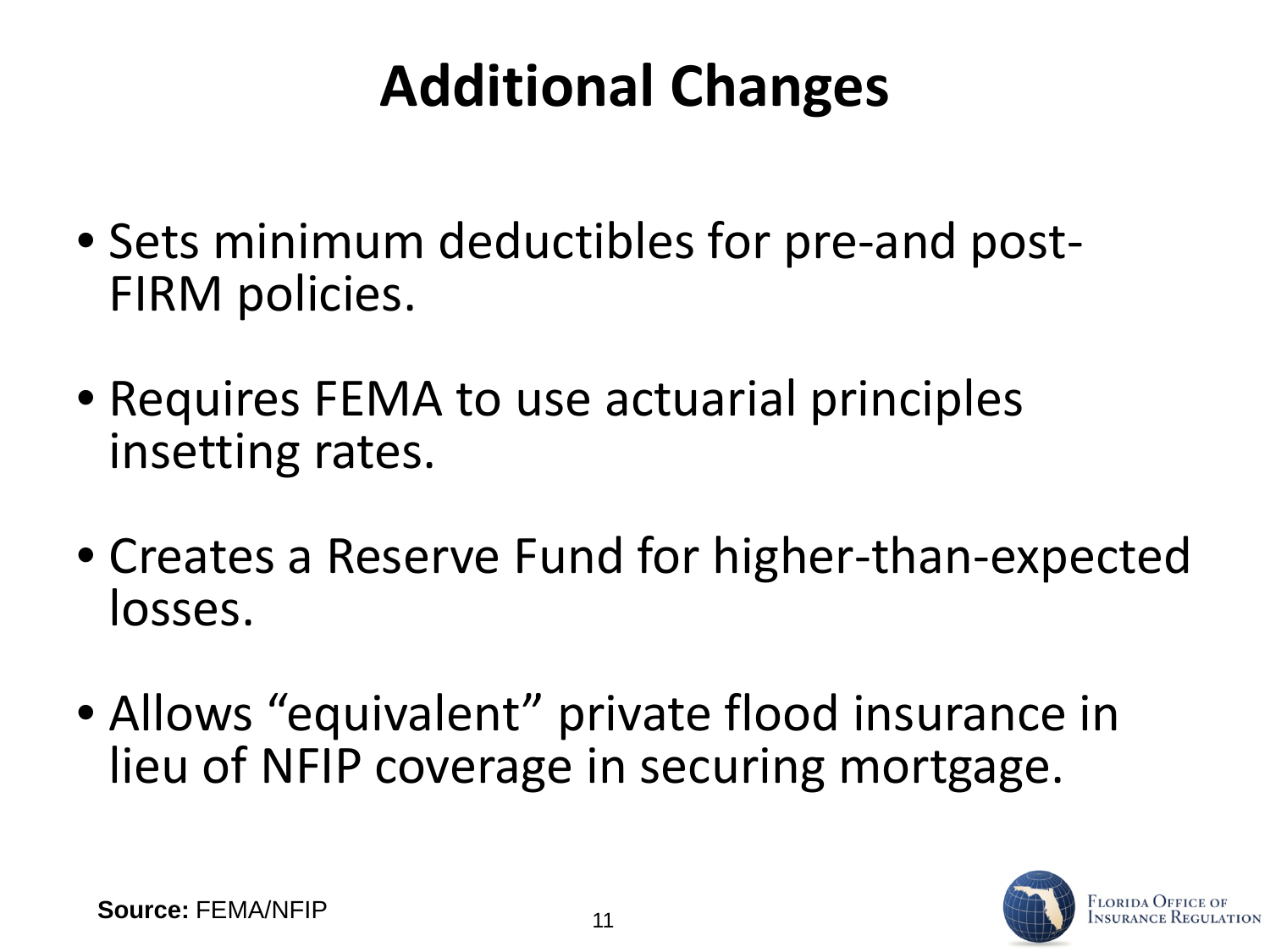### **Conclusion**

- Significant impact on Florida policyholders and economy.
- Unclear how remapping may affect Florida policyholders.
- Florida has historically paid approximately \$4 in premium for every \$1 in claims payments received.
- Continue to seek updates from FEMA and monitor implementation.